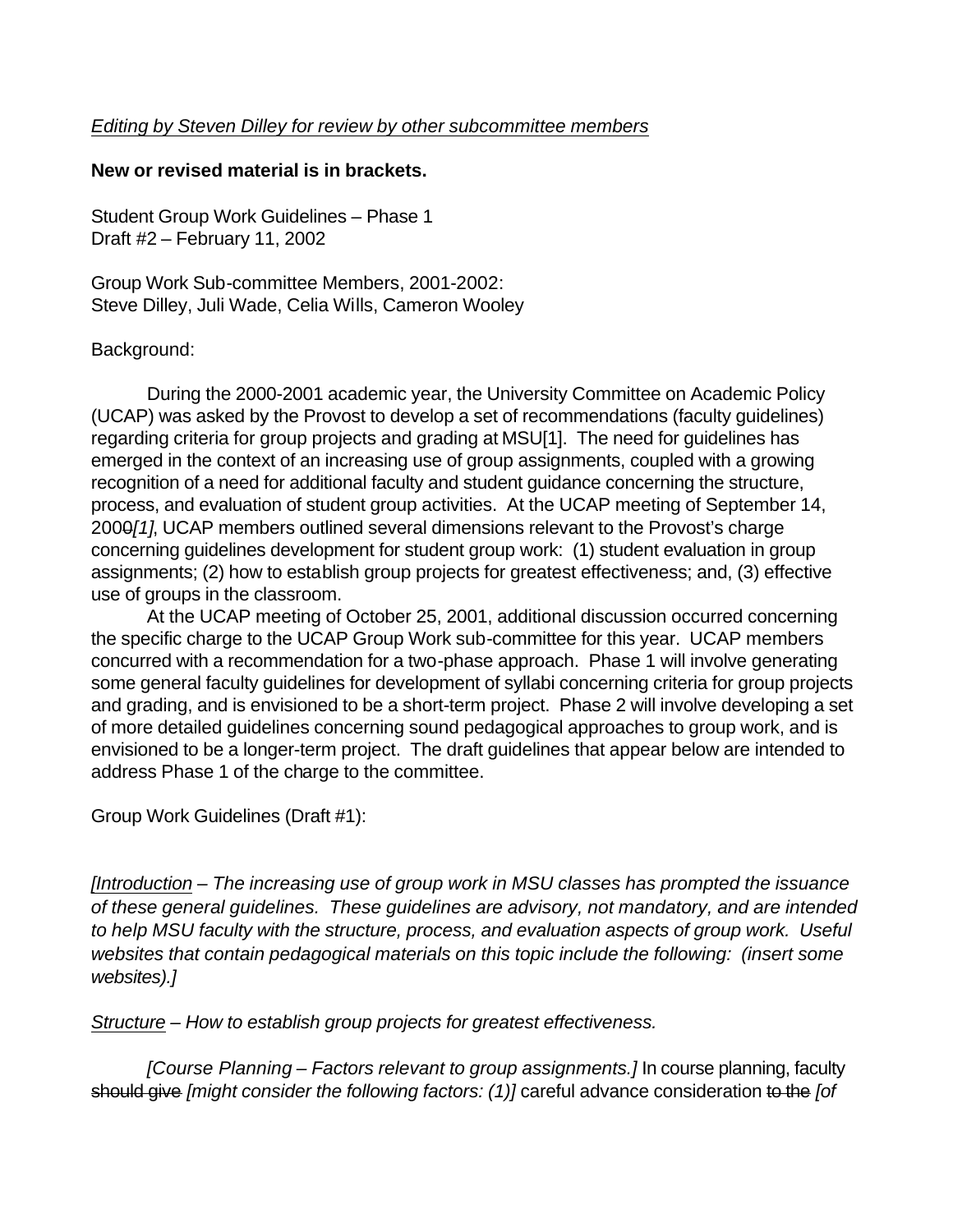*the]* circumstances in which student learning is likely to be best fostered by an individual or a group approach*[;]*. Course syllabi should contain *[(2)]* clear statements *[in the course syllabus]* about the intended purpose(s) of assignments, which are explicitly linked to both class and course objectives*[;]*. *[(3)]* W*[w]*here appropriate the rationale for the choice of learning approach (individual or group) should*[might]* be included in course syllabi*[; (4) potential concerns of students about the implementation of group assignments should [might] be explored and addressed in course planning; and (5) students should [might] also be provided with detailed information in the course syllabus for how they can contact the appropriate course faculty later on, for any additional questions or concerns about their assignments.]*

*[In addition, course syllabi should might include information about the specific steps students can or should take to address problems in accomplishing either individual or collective tasks for group assignments. Where appropriate, relevant timelines for student actions should might be included. Where appropriate, the range of possible steps that faculty may take to address problems should might also be specified.*

*[Detailed Expectations.]* Expectations for what students are to do for group assignments should *[might]* be specified in a sufficient level of detail in course syllabi, and linked to behavioral outcome criteria, such that *[un]*reasonable ambiguity regarding the tasks to be accomplished by students is reduced or eliminated. The expectations should *[might]* be stated in terms of what students are to do both individually and collectively, *[thereby]* explicitly relating the expectations back to the intended purpose(s) of the assignment.

*[Course Orientation Discussion]* Expectations for group work that are described in course syllabi should *[might]* be reviewed with students as part of course orientation activities, and ample opportunity *[might be]* provided for students to ask questions to clarify the written expectations. Potential concerns of students about the implementation of group assignments should *[might]* be explored and addressed in course planning. Students should *[might]* also be provided with detailed information in the course syllabus for how they can contact the appropriate course faculty later on, for any additional questions or concerns about their assignments. *[This material was moved into "course planning" above]*

Course syllabi should include information about the specific steps students can or should take to address problems in accomplishing either individual or collective tasks for group assignments. Where appropriate, relevant timelines for student actions should be included. Where appropriate, the range of possible steps that faculty may take to address problems should also be specified. *[This material was moved into "course planning" above]*

*[Contracts with Students.]* As appropriate, *c[C]onsideration* should *[might]* be given to use of either informal (verbal) or informal (written) group contracts, specifying the individual contributions of group members to the project. The procedures for use of contracts and copies of any forms to be used should *[might]* be included in the course syllabus.

*[Training in Group Work.]* Training in general concepts and specific skills for group work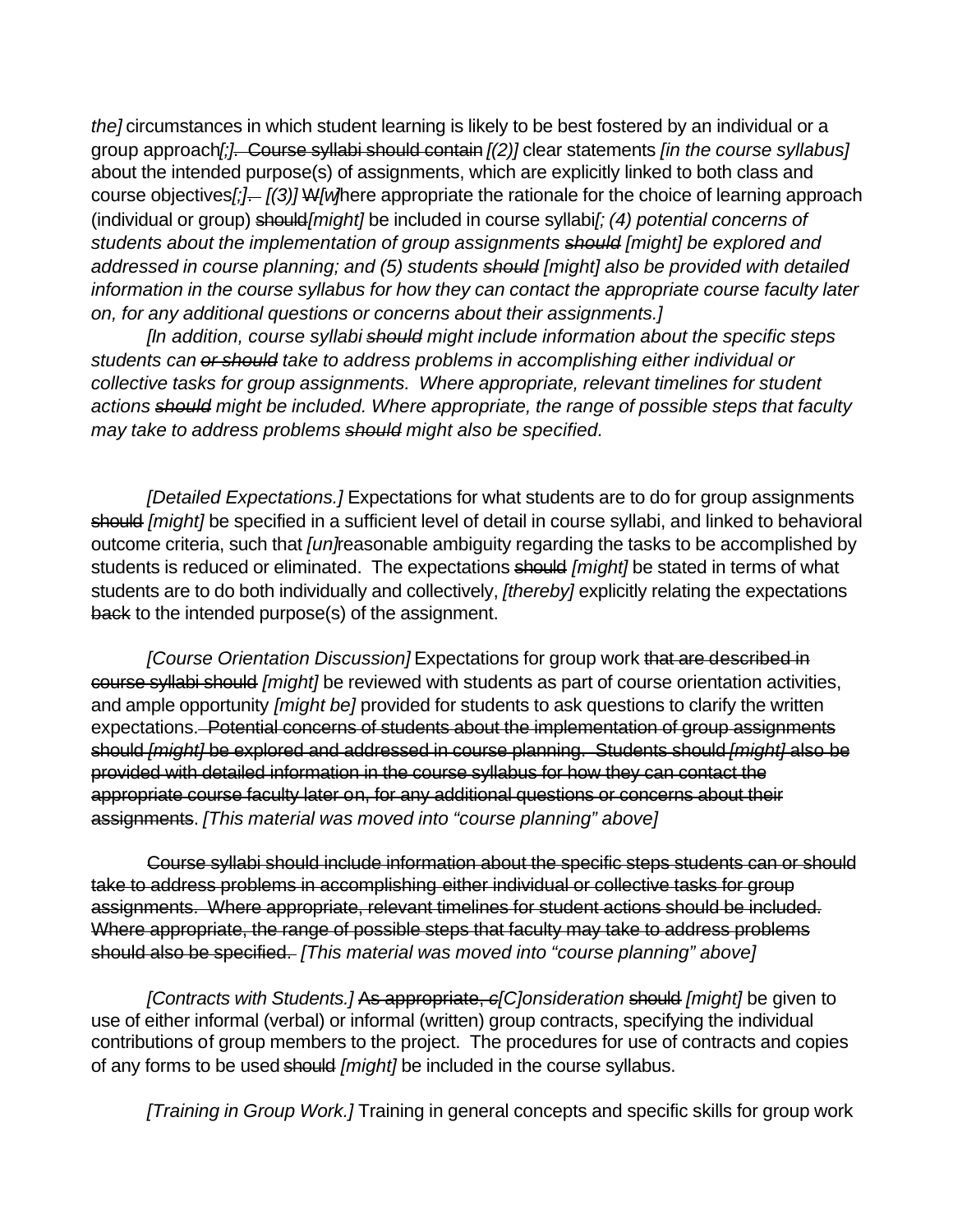should *[might]* be provided for students as part of any course activities that include group work, taking into account the nature of the group assignment(s), and the developmental phase, level of educational attainment, and motivational level of students. Commonly-occurring issues in the context of group activities should *[might]* receive special attention; e.g., group conflicts about how to do tasks, assertiveness and communication skills, strategies for dealing with individuals who do not meet their group obligations, etc.

## Process – Effective use of groups in the classroom

*[Student Work Expectations.]* Expectations for how students are to work individually and collectively in groups should *[might]* be specified in a sufficient level of detail in course syllabi, such that reasonable ambiguity regarding expected work processes is reduced or eliminated.

*[Monitoring Process.]* Faculty should *[might consider assuming]* assume primary responsibility for implementation of an adequate monitoring process for group work, that is wellmatched to the specific group assignment(s), the context of instruction, and which holds individual students and groups of students fully accountable for meeting expectations for group assignments. Information about the monitoring process, relevant timelines, and contingencies should *[might]* be included in course syllabi, and reviewed with students as part of the course orientation. The faculty monitoring process does not preclude assignment of students to share responsibility with faculty for monitoring group processes.

*[Factors Affecting the Monitoring Process.]* The context of instruction should *[might]* receive careful consideration in course planning for group assignments; e.g., the size of the class, level of students, type of class content, etc. In instances where it may not be feasible to implement a fully sufficient monitoring process for a given type of group assignment within a given course, one or more of the following strategies should *[could]* guide course activities involving group work, as appropriate: (1) a type of group assignment should *[might]* be made for which it is feasible to have a sufficient faculty monitoring process; (2) student grades, individually or collectively, should *[might]* not be penalized *[adversely affected]* on the basis of the outcomes of the group assignment; or, (3) consideration should *[might]* be given to use of individual assignments in place of group assignments, as appropriate.

*[Checking the Value of Group Work.]* When feasible, principles of evaluation research should *[might]* be incorporated into *[the]* course, going beyond measurement of end-of-course outcomes only. For example, baseline (pre-course) and interim (in-course) assessments of student knowledge of, skills for, and motivation for group work could be done, and faculty approaches adapted accordingly during the course of the semester, based on assessed student needs. The interim assessments may be incorporated as part of a group work monitoring process.

Evaluation – Student evaluation in group assignments

*[Individual Contributions to Group Assignments.]* Course syllabi should *[might]* contain a